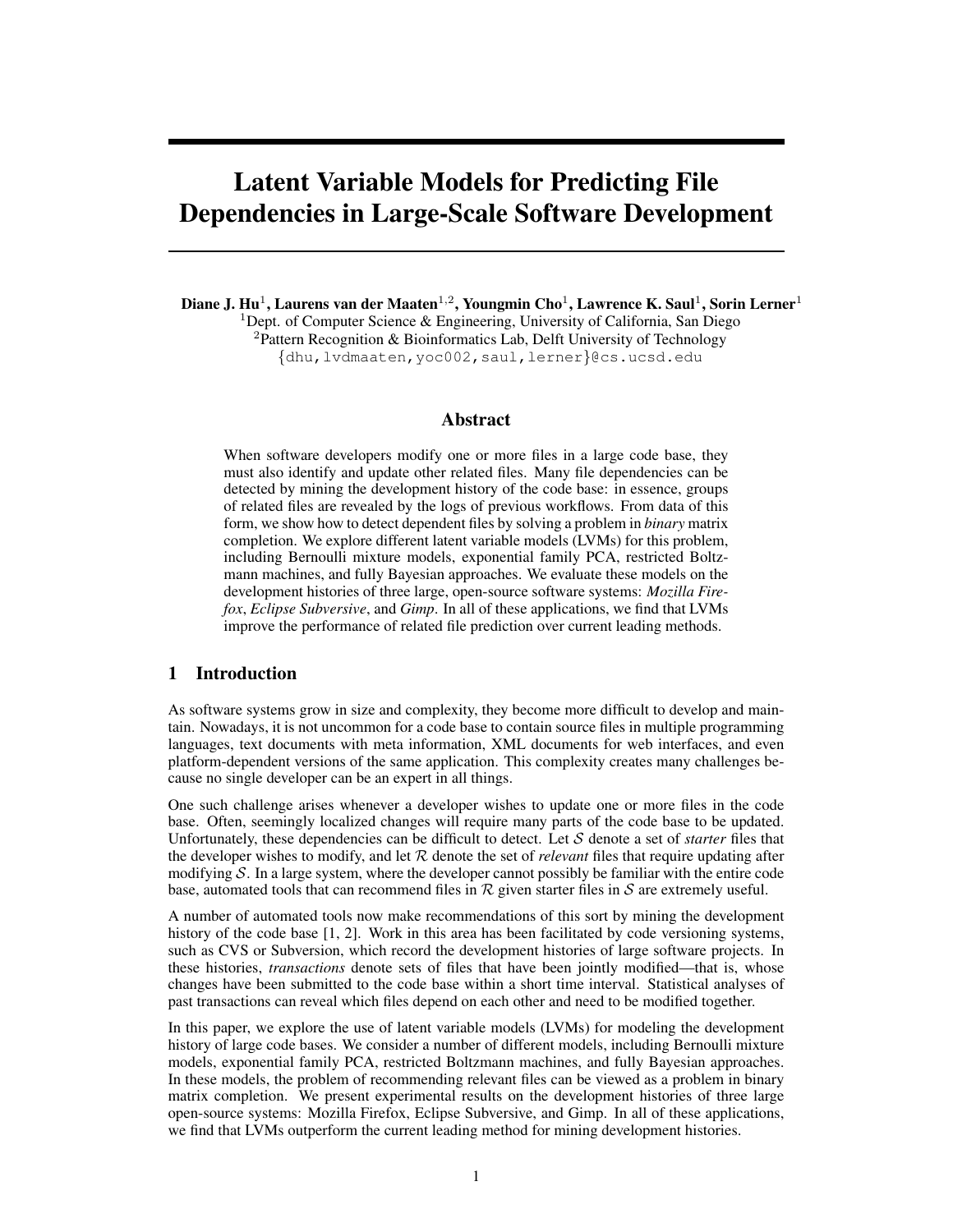# 2 Related work

Two broad classes of methods are used for identifying file dependencies in large code bases; one analyzes the semantic content of the code base while the other analyzes its development history.

# 2.1 Impact analysis

The field of *impact analysis* [3] draws on tools from software engineering in order to identify the consequences of code modifications. Most approaches in this tradition attempt to identify program dependencies by inspecting and/or running the program itself. Such dependence-based techniques include transitive traversal of the call graph as well as static [4, 5, 6] and dynamic [7, 8] slicing techniques. These methods can identify many dependencies; however, they have trouble on certain difficult cases such as cross-language dependencies (e.g., between a data configuration file and the code that uses it) and cross-program dependencies (e.g., between the front and back ends of a compiler). These difficulties have led researchers to explore the methods we consider next.

# 2.2 Mining of development histories

Data-driven methods identify file dependencies in large software projects by analyzing their development histories. Two of the most widely recognized works in this area are by Ying et al. [1] and Zimmerman et al. [2]. Both groups use frequent itemset mining (FIM) [9], a general heuristic for identifying *frequent patterns* in large databases. The *patterns* extracted from development histories are just those sets of files that have been jointly modified at some point in the past; the *frequent patterns* are the patterns that have occurred at least  $\tau$  times. The parameter  $\tau$  is called the *minimum support threshold*. In practice, it is tuned to yield the best possible balance of precision and recall.

Given a database and a minimum support threshold, the resulting set of frequent patterns is uniquely specified. Much work has been devoted to making FIM as fast and efficient as possible. Ying et al. [1] uses a FIM algorithm called FP-growth, which extracts frequent patterns by using a tree-like data structure that is cleverly designed to prune the number of possible patterns to be searched. FPgrowth is used to find all frequent patterns that contain the set of starter files; the joint sets of these frequent patterns are then returned as recommendations. As a baseline in our experiments we use a variant of FP-growth called FP-Max [10] which outputs only maximal sets for added efficiency.

Zimmerman et al. [2] uses the popular Apriori algorithm [11] (which uses FIM to solve a subtask) to form *association rules* from the development history. These rules are of the form  $x_1 \rightarrow x_2$ , where  $x_1$  and  $x_2$  are disjoint sets; they indicate that "if  $x_1$  is observed, then based on experience,  $x_2$  should also be observed." After identifying all rules in which starter files appear on the left hand side, their tool recommends all files that appear on the right hand side. They also work with content on a finer granularity, recommending not only relevant files, but also relevant code blocks within files.

Both Ying et al. [1] and Zimmerman et al. [2] evaluate the data-driven approach by its *f-measure*, as measured against "ground-truth" recommendations. For Ying et al. [1], these ground-truth recommendations are the files committed for a completed modification task, as recorded in that project's Bugzilla. For Zimmerman et al. [2], the ground-truth recommendations are the files checked-in together at some point in the past, as revealed by the development history.

Other researchers have also used the development history to detect file dependencies, but in markedly different ways. Shirabad et al. [12] formulate the problem as one of binary classification; they label pairs of source files as relevant or non-relevant based on their joint modification histories. Robillard [13] analyzes the topology of structural dependencies between files at the codeblock level. Kagdi et al [14] improve on the accuracy of existing file recommendation methods by considering asymmetric file dependencies; this information is also used to return a partial ordering over recommended files. Finally, Sherriff et al. [15] identify clusters of dependent files by performing singular value decomposition on the development history.

# 3 Latent variable modeling of development histories

We examine four latent variable models of file dependence in software systems. All these models represent the development history as an  $N \times D$  large binary matrix, where non-zero elements in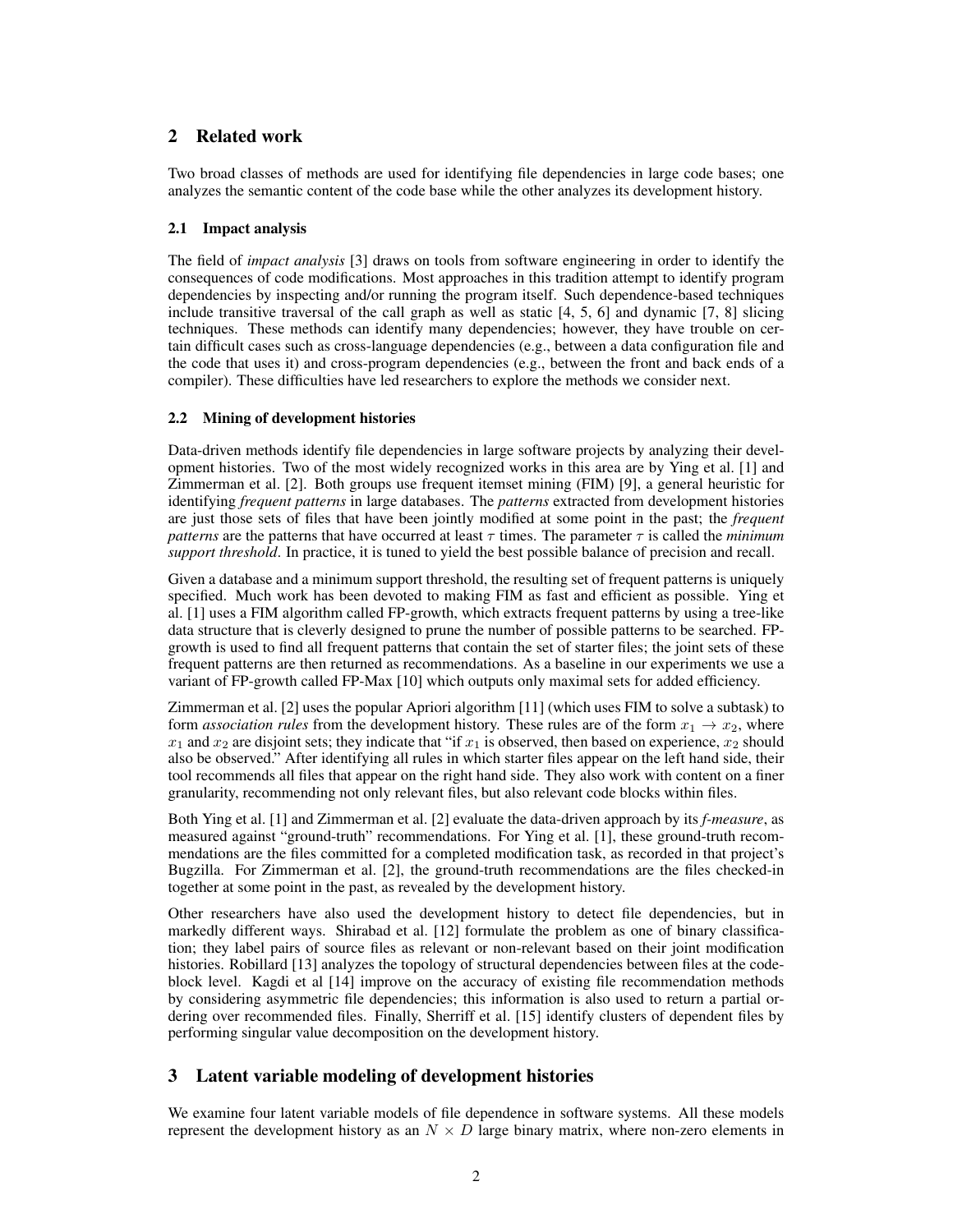the same row indicate files that were checked-in together or jointly modified at some point in time. To detect dependent files, we infer the values of missing elements in this matrix from the values of known elements. The inferences are made from the probability distributions defined by each model. We use the following notation for all models:

- 1. The *file list*  $\mathcal{F} = (f_1, \ldots, f_D)$  is an ordered collection of all files referenced in a static version of the development history.
- 2. A *transaction* is a set of files that were modified together, according to the development history. We represent each transaction by a D-dimensional binary vector  $\mathbf{x} = (x_1, \dots, x_D)$ , where  $x_i = 1$  if the  $f_i$  is a member of the transaction, and  $x_i = 0$  otherwise.
- 3. A *development history* D is a set of N transaction vectors  $\{x_1, x_2, \ldots, x_N\}$ . We assume them to be independently and identically sampled from some underlying joint distribution.
- 4. A *starter set* is a set of s starter files  $S = (f_{i_1}, \ldots, f_{i_s})$  that the developer wishes to modify.
- 5. A *recommendation set* is a set of recommended files  $\mathcal{R} = (f_{j_1}, \ldots, f_{j_r})$  that we label as relevant to the starter set  $S$ .

#### 3.1 Bernoulli mixture model

The simplest model that we explore is a Bernoulli mixture model (BMM). Figure 1(a) shows the BMM's graphical model in plate notation. In training, the observed variables are the  $D$  binary elements  $x_i \in \{0,1\}$  of each transaction vector. The hidden variable is a multinomial label  $z \in \{1, 2, \ldots, k\}$  that can be viewed as assigning each transaction vector to one of k clusters. The joint distribution of the BMM is given by:

$$
p(\mathbf{x}, z | \boldsymbol{\pi}, \boldsymbol{\mu}) = p(z | \boldsymbol{\pi}) \prod_{i=1}^{D} p(x_i | z, \boldsymbol{\mu}) = \pi_z \prod_{i=1}^{D} \mu_{iz}^{x_i} (1 - \mu_{iz})^{1 - x_i}.
$$
 (1)

As implied by the graph in Fig.  $1(a)$ , we model the different elements of x as conditionally independent given the label z. Here, the parameter  $\pi_z = p(z|\pi)$  denotes the prior probability of the latent variable z, while the parameter  $\mu_{iz} = p(x_i = 1 | z, \mu)$  denotes the conditional mean of the observed variable  $x_i$ . We use the EM algorithm to estimate parameters that maximize the likelihood  $p(\mathcal{D}|\boldsymbol{\pi}, \boldsymbol{\mu}) = \prod_n p(\mathbf{x}_n | \boldsymbol{\pi}, \boldsymbol{\mu})$  of the transactions in the development history.

When a software developer wishes to modify a set of starter files, she can query a trained BMM to identify a set of relevant files. Let  $s = \{x_{i_1}, \ldots, x_{i_s}\}\$  denote the elements of the transaction vector indicating the files in the starter set S. Let r denote the  $D - s$  remaining elements of the transaction vector indicating files that may or may not be relevant. In BMMs, we infer which files are relevant by computing the posterior probability  $p(\mathbf{r}|\mathbf{s} = 1, \pi, \mu)$ . Using Bayes rule and conditional independence, this posterior probability is given (up to a constant factor) by:

$$
p(\mathbf{r}|\mathbf{s}=\mathbf{1}, \boldsymbol{\pi}, \boldsymbol{\mu}) \propto \sum_{z=1}^{k} p(\mathbf{r}|z, \boldsymbol{\mu}) p(\mathbf{s}=\mathbf{1}|z, \boldsymbol{\mu}) p(z|\boldsymbol{\pi}). \tag{2}
$$

The most likely set of relevant files, according to the model, is given by the completed transaction  $r^*$ that maximizes the right hand side of eq. (2). Unfortunately, while we can efficiently compute the posterior probability  $p(\mathbf{r}|\mathbf{s} = 1)$  for a particular set of recommended files, it is not straightforward to maximize eq. (2) over all  $2^{D-s}$  possible ways to complete the transaction. As an approximation, we sort the possibly relevant files by their individual posterior probabilities  $p(x_i = 1|\mathbf{s} = 1)$  for  $f_i \notin \mathcal{S}$ . Then we recommend all files whose posterior probabilities  $p(x_i = 1 | s = 1)$  exceed some threshold; we optimize the threshold on a held-out set of training examples.

# 3.2 Bayesian Bernoulli mixture model

We also explore a Bayesian treatment of the BMM. In a Bayesian Bernoulli mixture (BBM), instead of learning point estimates of the parameters  $\{\pi, \mu\}$ , we introduce a prior distribution  $p(\pi, \mu)$  and make predictions by averaging over the posterior distribution  $p(\pi, \mu | \mathcal{D})$ . The generative model for the BBM is shown graphically in Figure 1(b).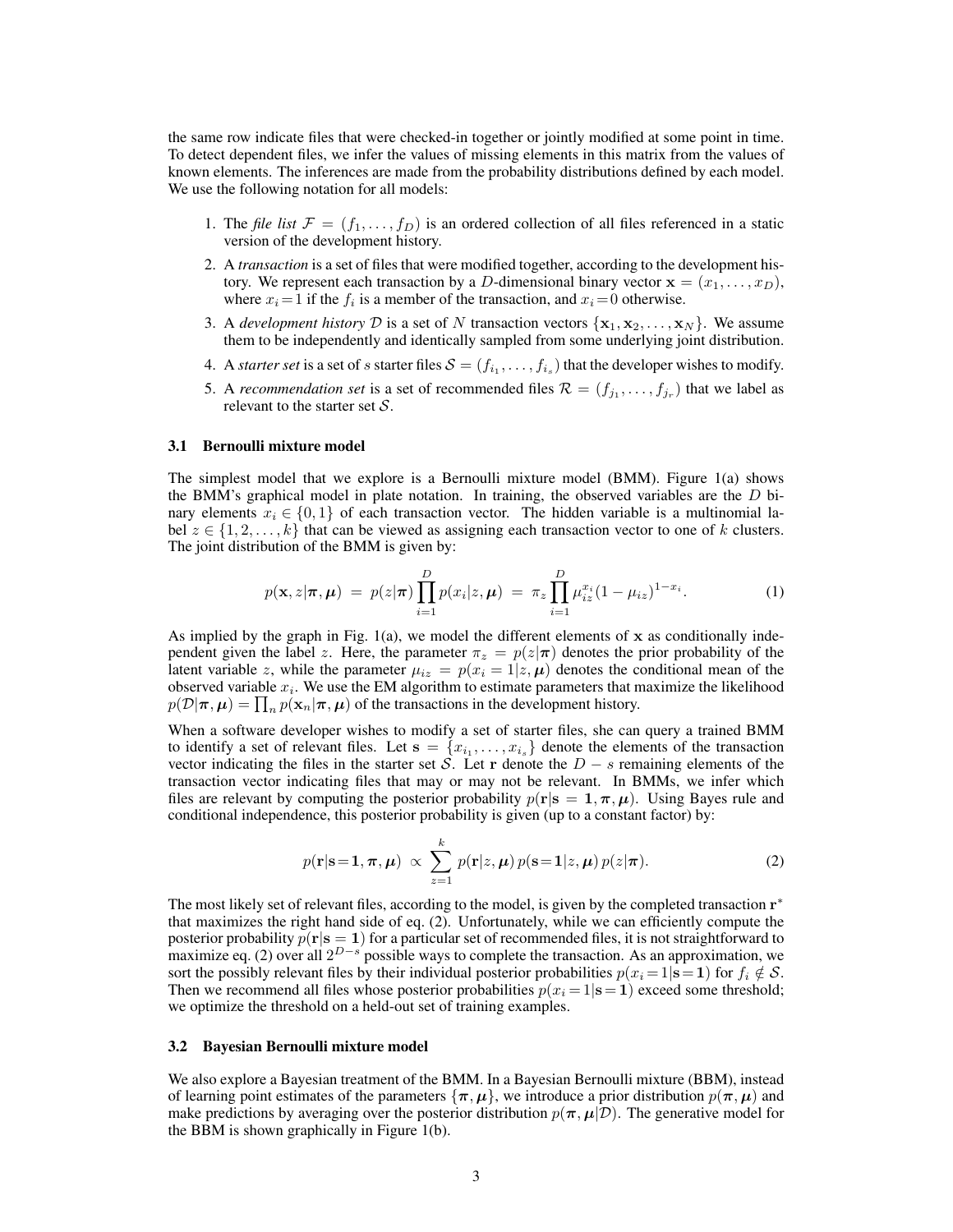

Figure 1: Graphical model of the Bernoulli mixture model (BMM), the Bayesian Bernoulli mixture (BBM), the restricted Boltzmann machine (RBM), and logistic PCA.

In our BBMs, the mixture weight parameters are drawn from a Dirichlet prior<sup>1</sup>:

$$
p(\boldsymbol{\pi}|\alpha) = \text{Dirichlet}\left(\boldsymbol{\pi}\left|\alpha/k,\ldots,\alpha/k\right.\right),\tag{3}
$$

where k indicates (as before) the number of mixture components and  $\alpha$  is a hyperparameter of the Dirichlet prior, the so-called concentration parameter<sup>2</sup>. Likewise, the parameters of the  $k$  Bernoulli distributions are drawn from Beta priors:

$$
p(\boldsymbol{\mu}_j|\beta,\gamma) = \text{Beta}(\boldsymbol{\mu}_j|\beta,\gamma),\tag{4}
$$

where  $\mu_j$  is a D-dimensional vector, and  $\beta$  and  $\gamma$  are hyperparameters of the Beta prior.

As exact inference in BBMs is intractable, we resort to collapsed Gibbs sampling and make predictions by averaging over samples from the posterior. In particular, we integrate out the Bernoulli parameters  $\mu$  and the cluster distribution parameters  $\pi$ , and we sample the cluster assignment variables z. For Gibbs sampling, we must compute the conditional probability  $p(z_n = j | \mathbf{z}_{-n}, \mathcal{D})$  that the *n*th transaction is assigned to cluster j, given the training data  $D$  and all other cluster assignments  $z_{-n}$ . This probability is given by:

$$
p(z_n = j | \mathbf{z}_{-n}, \mathcal{D}) = \frac{N_{-nj} + \frac{\alpha}{k}}{N - 1 + \alpha} \prod_{i=1}^{D} \left[ \frac{(\beta + N_{-nij})^{x_{ni}} (\gamma + N_{-nj} - N_{-nij})^{(1 - x_{ni})}}{\beta + \gamma + N_{-nj}} \right], \quad (5)
$$

where  $N_{-n_j}$  counts the number of transactions assigned to cluster j (excluding the *n*th transaction) and  $N_{-nij}$  counts the number of times that the *i*th file belongs to one of these  $N_{-nji}$  transactions.

After each full Gibbs sweep, we obtain a sample  $\mathbf{z}^{(t)}$  (and corresponding counts  $N_j^{(t)}$  of the number of points assigned to cluster j), which can be used to infer the Bernoulli parameters  $\mu_j^{(t)}$ . We use T of these samples to estimate the probability that a file  $x_i$  needs to be changed given files in the starter set  $S$ . In particular, averaging predictions over the  $T$  Gibbs samples, we estimate:

$$
p(x_i = 1 | \mathbf{s} = 1) \approx \frac{1}{T} \sum_{t=1}^T \left[ \frac{1}{N} \sum_{j=1}^k N_j^{(t)} \frac{p\left(x_i = 1 | \boldsymbol{\mu}_j^{(t)}\right)}{p\left(\mathbf{s} = 1 | \boldsymbol{\mu}_j^{(t)}\right)} \right], \text{ with } \boldsymbol{\mu}_j^{(t)} = \frac{1}{N_j^{(t)}} \sum_{n: z_n^{(t)} = j} \mathbf{x}_n. \tag{6}
$$

#### 3.3 Restricted Boltzmann Machines

A restricted Boltzmann machine (RBM) is a Markov random field (MRF) whose nodes are (typically) binary random variables [17]. The graphical model of an RBM is a fully connected bipartite

<sup>&</sup>lt;sup>1</sup>In preliminary experiments, we also investigated an infinite mixture of Bernoulli distributions that replaces the Dirichlet prior by a Dirichlet process [16]. However, we did not find the infinite mixture model to outperform its finite counterpart, so we do not discuss it further.

<sup>&</sup>lt;sup>2</sup> For simplicity, we assume a symmetric Dirichlet prior, i.e. we assume  $\forall j : \alpha_j = \alpha/k$ .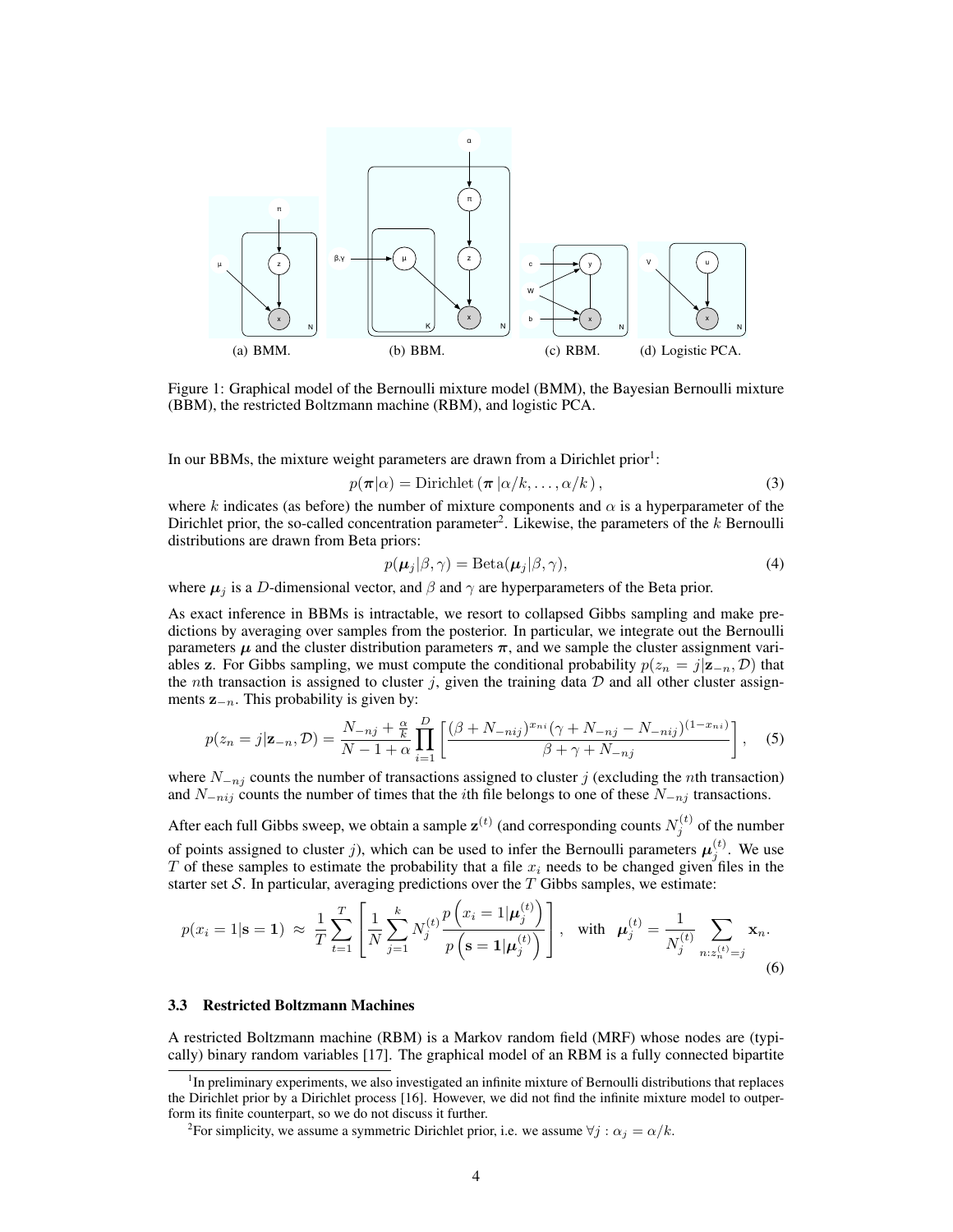graph with D observed variables  $x_i$  in one layer and k latent variables  $y_j$  in the other; see Fig. 1(c). Due to the bipartite structure, the latent variables are conditionally independent given the observed variables (and vice versa). For the RBMs in this paper, we model the joint distribution as:

$$
p(\mathbf{x}, \mathbf{y}) = \frac{1}{Z} \exp\left(-\mathbf{x}^\top \mathbf{W} \mathbf{y} - \mathbf{b}^\top \mathbf{x} - \mathbf{c}^\top \mathbf{y}\right),\tag{7}
$$

where  $W$  stores the weight matrix between layers, b and c store (respectively) the biases on observed and hidden nodes, and  $Z$  is a normalization factor that depends on the model's parameters. The product form of RBMs can model much sharper distributions over the observed variables than mixture models [17], making them an interesting alternative to consider for our application.

RBMs are trained by maximum likelihood estimation. Exact inference in RBMs is intractable due to the exponential sum in the normalization factor  $Z$ . However, the conditional distributions required for Gibbs sampling have a particularly simple form:

$$
p(x_i = 1 | \mathbf{y}) = \sigma \left( \sum_j W_{ij} y_j + \sum_j c_j \right), \tag{8}
$$

$$
p(y_j = 1 | \mathbf{x}) = \sigma\left(\sum_i W_{ij} x_i + \sum_i b_i\right),\tag{9}
$$

where  $\sigma(z) = [1 + e^{-z}]^{-1}$  is the sigmoid function. The obtained Gibbs samples can be used to approximate the gradient of the likelihood function with respect to the model parameters; see [17, 18] for further discussion of sampling strategies<sup>3</sup>.

To determine whether a file  $f_i$  is relevant given starter files in S, we can either (i) clamp the observed variables representing starter files and perform Gibbs sampling on the rest, or (ii) compute the posterior over the remaining files using a fast, factorized approximation [19]. In preliminary experiments, we found the latter to work best. Hence, we recommend files by computing

$$
p(x_i=1|\mathbf{s}=1) \propto \exp(b_i) \prod_{\ell=1}^k \left(1 + \exp\left\{\sum_{j:f_j \in \mathcal{S}} x_j W_{j\ell} + W_{i\ell} + c_\ell\right\}\right),\tag{10}
$$

then thresholding these probabilities on some value determined on held-out examples.

#### 3.4 Logistic PCA

Logistic PCA is a method for dimensionality reduction of binary data; see Fig. 1(d) for its graphical model. Logistic PCA belongs to a family of algorithms known as exponential family PCA; these algorithms generalize PCA to data modeled by non-Gaussian distributions of the exponential family [20, 21, 22]. To use logistic PCA, we stack the N transaction vectors  $x_n \in \{0,1\}^D$  of the development history into a  $N \times D$  binary matrix **X**. Then, modeling each element of this matrix as a Bernoulli random variable, we attempt to find a low-rank factorization of the N ×D *real-valued* matrix Θ whose elements are the *log-odds* parameters of these random variables.

The low-rank factorization in logistic PCA is computed by maximizing the log-likelihood of the observed data X. In terms of the log-odds matrix  $\Theta$ , this log-likelihood is given by:

$$
\mathcal{L}_{\mathbf{X}}(\mathbf{\Theta}) = \sum_{nd} \bigg[ X_{nd} \log \sigma(\Theta_{nd}) + (1 - X_{nd}) \log \sigma(-\Theta_{nd}) \bigg]. \tag{11}
$$

We obtain a low dimensional representation of the data by factoring the log-odds matrix  $\Theta \in \Re^{N \times D}$ as the product of two smaller matrices  $U \in \mathbb{R}^{N \times L}$  and  $V \in \mathbb{R}^{L \times D}$ . Specifically, we have:

$$
\Theta_{nd} = \sum_{\ell} U_{n\ell} V_{\ell d}.\tag{12}
$$

Note that the reduced rank  $L \ll D$  plays a role analogous to the number of clusters k in BMMs.

After obtaining a low-rank factorization of the log-odds matrix  $\Theta = UV$ , we can use it to recommend relevant files from starter files  $S = \{f_{i_1}, f_{i_2}, \ldots, f_{i_s}\}\$ . To recommend relevant files, we compute the vector u that optimizes the regularized log-loss:

$$
\mathcal{L}_{\mathcal{S}}(\mathbf{u}) = \sum_{j=1}^{s} \log \sigma(\mathbf{u} \cdot \mathbf{v}_{i_j}) + \frac{\lambda}{2} ||\mathbf{u}||^2, \qquad (13)
$$

<sup>&</sup>lt;sup>3</sup>We use the approach in [17] known as contrastive divergence with m Gibbs sweeps (CD-m).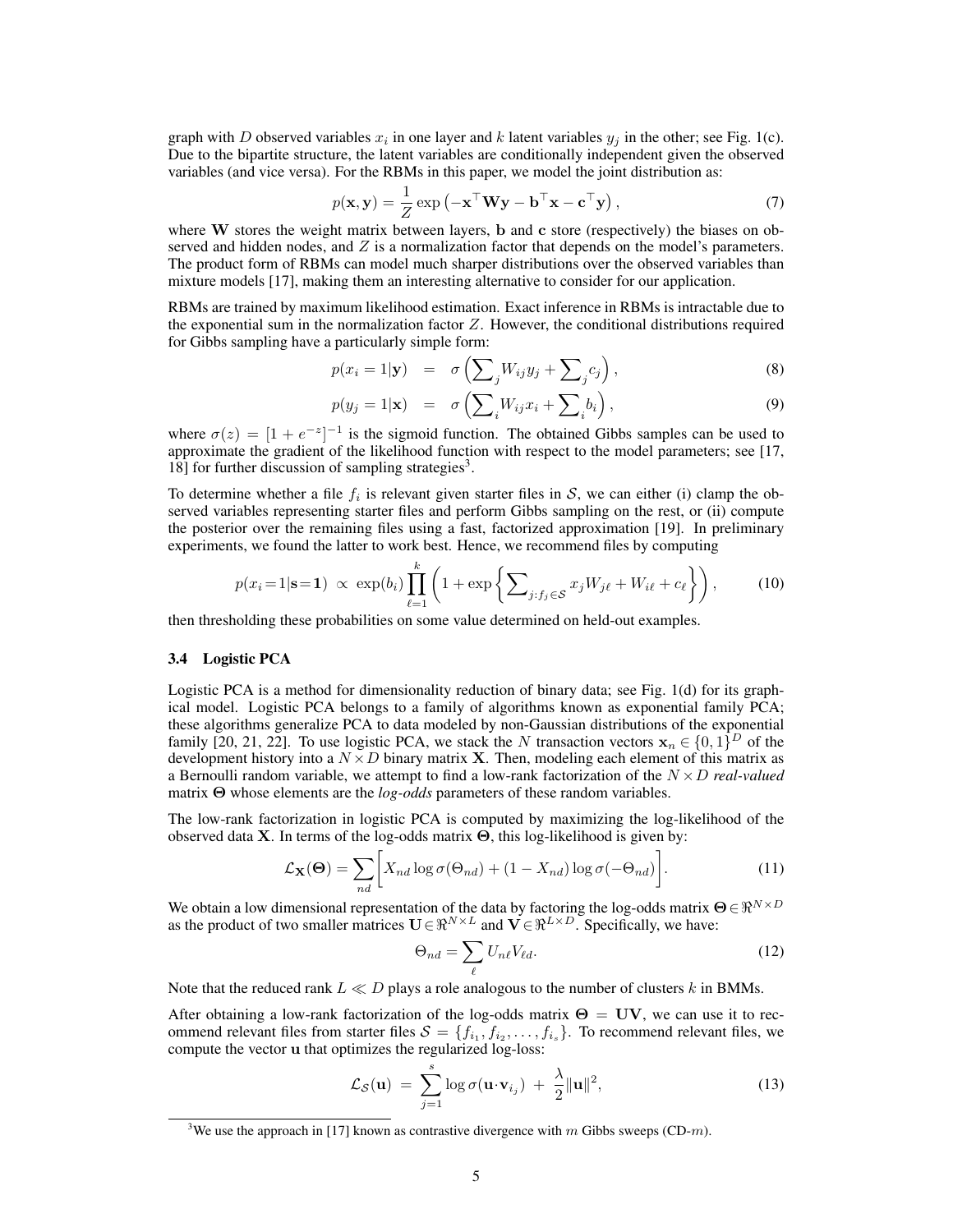|             |                       | <b>Mozilla Firefox</b> |       | <b>Eclipse Subversive</b> |      |       | Gimp                |       |       |  |
|-------------|-----------------------|------------------------|-------|---------------------------|------|-------|---------------------|-------|-------|--|
| Time Period | March 2007 - Nov 2007 |                        |       | Dec 2006 - May 2010       |      |       | Nov 2007 - May 2010 |       |       |  |
| Support     | Train                 | Test                   | Files | Train                     | Test | Files | Train               | Test  | Files |  |
| 10          | 9.579                 | 2,666                  | .264  | 372                       | 114  | 61    | 5,359               | 3,608 | 1,376 |  |
| 15          | 9.015                 | 2,266                  | 778   | 316                       | 92   | 38    | 5,084               | 3.436 | 899   |  |
| 20          | 8.497                 | 1.991                  | 546   | 282                       | 79   | 30    | 4.729               | 3.208 | 600   |  |
| 25          | 8.021                 | .771                   | 411   | 233                       | 59   | 25    | 4.469               | 3.012 | 447   |  |

Table 1: Datasets statistics, showing the time period from which transactions were extracted, and the number of transactions and unique files in the training and test sets (for a single starter file).

where in the first term,  $v_\ell$  denotes the  $\ell$ th column of the matrix V, and in the second term,  $\lambda$  is a regularization parameter. The vector u obtained in this way is the low dimensional representation of the transaction with starter files in S. To determine whether file  $f_i$  is relevant, we compute the probability  $p(x_i = 1|\mathbf{u}, \mathbf{V}) = \sigma(\mathbf{u} \cdot \mathbf{v}_i)$  and recommend the file if this probability exceeds some threshold. (We tune the threshold on held-out transactions from the development history).

# 4 Experiments

We evaluated our models on three datasets<sup>4</sup> constructed from check-in records of Mozilla Firefox, Eclipse Subversive, and Gimp. These open-source projects use software configuration management (SCM) tools which provide logs that allow us to extract binary vectors indicating which files were changed during a transaction. Our experimental setup and results are described below.

### 4.1 Experimental setup

We preprocess the raw data obtained from SCM's check-in records in two steps. First, following Ying et al [1], we eliminate all transactions consisting of more than 100 files (as these usually do not correspond to meaningful changes). Second, we simulate the *minimum support threshold* (see Section 2.2) by removing all files in the code base that occur very infrequently. This pruning allows us to make a fair comparison with latent variable models (LVMs).

After pre-processing, the dataset is chronologically ordered; the first two-thirds is used as training data, and the last one-third as testing data. For each transaction in the test set, we formed a "query" and "label" set by randomly picking a set of changed files as starter files. The remaining files that were changed in the transaction form the label set, which is the set of files our models must predict. Following [1], we only include transactions for which the label set is non-empty in the train data. Table 1 shows the number of transactions for training and test set, as well as the total number of unique files that appear in these transactions.

We trained the LVMs as follows. The Bernoulli mixture models (BMMs) were trained by 100 or fewer iterations of the EM algorithm. For the Bayesian mixtures (BBMs), we ran 30 separate Markov chains and made predictions after 30 full Gibbs sweeps<sup>5</sup>. The RBMs were trained for 300 iterations of contrastive divergence (CD), starting with CD-1 and gradually increasing the number of Gibbs sweeps to CD-9 [17]. The parameters U and V of logistic PCA were learned using an alternating least squares procedure [21] that converges to a local maximum of the log-likelihood. We initialized the matrices  $U$  and  $V$  from an SVD of the matrix  $X$ .

The parameters of the LVMs (i.e., number of hidden components in the BMM and RBM, as well as the number of dimensions and the regularization parameter  $\lambda$  in logistic PCA) were selected based on the performance on a small held-out validation set. The hyperparameters of the Bayesian Bernoulli mixtures were set based on prior knowledge from the domain: the Beta-prior parameters  $\beta$ and  $\gamma$  were set to 0.005 and 0.95, respectively, to reflect our prior knowledge that most files are not changed in a transaction. The concentration parameter  $\alpha$  was set to 50 to reflect our prior knowledge that file dependencies typically form a large number of small clusters.

<sup>4</sup>These binary datasets publicly available at http://cseweb.ucsd.edu/∼dhu/research/msr  $<sup>5</sup>$ In preliminary experiments, we found 30 Gibbs sweeps to be sufficient for the Markov chain to mix.</sup>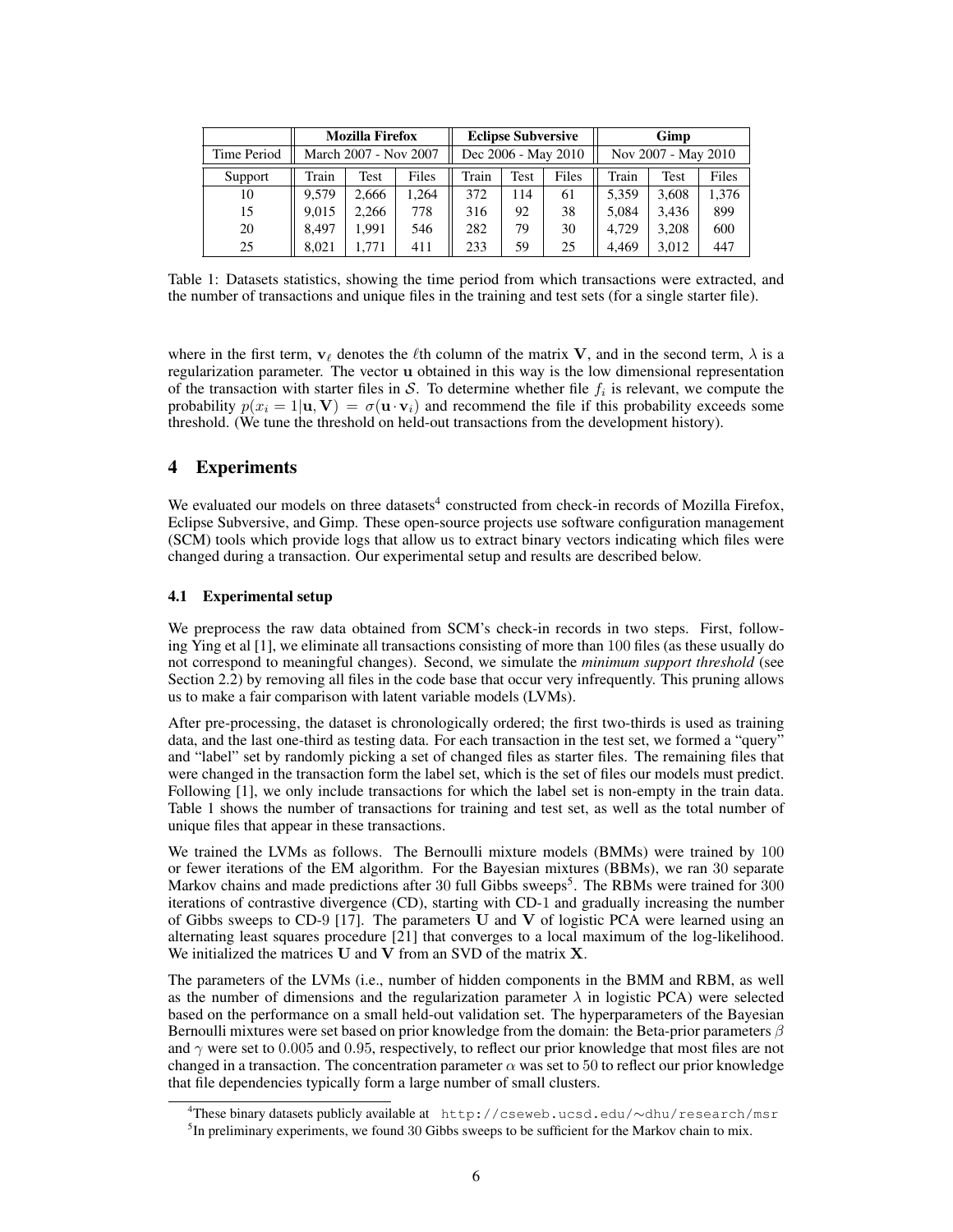|             |                                     | <b>Mozilla Firefox</b> |       |             |             | <b>Eclipse Subversive</b> |                 |             |       | Gimp        |       |             |       |
|-------------|-------------------------------------|------------------------|-------|-------------|-------------|---------------------------|-----------------|-------------|-------|-------------|-------|-------------|-------|
|             | $\overline{\text{Model}}$   Support | $Start = 1$            |       | $Start = 3$ |             | Start = $1$               |                 | Start = $3$ |       | $Start = 1$ |       | Start = $3$ |       |
| <b>FIM</b>  | 10                                  | 0.106                  | 0.136 | 0.112       | 0.195       | 0.133                     | 0.382           | 0.234       | 0.516 | 0.020       | 0.116 | 0.016       | 0.176 |
|             | 15                                  | 0.129                  | 0.144 | 0.127       | 0.194       | 0.141                     | 0.461           | 0.319       | 0.632 | 0.014       | 0.091 | 0.016       | 0.159 |
|             | 20                                  | 0.115                  | 0.137 | 0.106       | 0.186       | 0.177                     | 0.550           | 0.364       | 0.672 | 0.007       | 0.066 | 0.013       | 0.129 |
|             | 25                                  | 0.124                  | 0.135 | 0.110       | 0.195       | 0.227                     | 0.616           | 0.360       | 0.637 | 0.006       | 0.057 | 0.010       | 0.095 |
| <b>BMM</b>  | 10                                  | 0.160                  | 0.189 | 0.106       | 0.158       | 0.222                     | 0.433           | 0.206       | 0.479 | 0.129       | 0.177 | 0.084       | 0.152 |
|             | 15                                  | 0.160                  | 0.202 | 0.110       | 0.141       | 0.181                     | 0.486           | 0.350       | 0.489 | 0.134       | 0.205 | 0.085       | 0.143 |
|             | 20                                  | 0.172                  | 0.204 | 0.120       | 0.147       | 0.196                     | 0.530           | 0.403       | 0.514 | 0.127       | 0.207 | 0.085       | 0.154 |
|             | 25                                  | 0.177                  | 0.218 | 0.130       | 0.160       | 0.251                     | 0.566           | 0.382       | 0.482 | 0.117       | 0.212 | 0.010       | 0.131 |
| <b>BBM</b>  | 10                                  | 0.196                  | 0.325 | 0.180       | 0.376       | 0.257                     | 0.547           | 0.278       | 0.700 | 0.114       | 0.174 | 0.104       | 0.177 |
|             | 15                                  | 0.192                  | 0.340 | 0.180       | 0.376       | 0.202                     | 0.607           | 0.374       | 0.769 | 0.114       | 0.200 | 0.107       | 0.183 |
|             | 20                                  | 0.206                  | 0.355 |             | 0.191 0.417 | 0.223                     | 0.655           | 0.413       | 0.791 | 0.114       | 0.205 | 0.108       | 0.187 |
|             | 25                                  | 0.197                  | 0.360 | 0.175       | 0.391       |                           | $0.262$ $0.694$ | 0.418       | 0.756 | 0.110       | 0.206 | 0.103       | 0.179 |
| <b>RBM</b>  | 10                                  | 0.157                  | 0.230 | 0.069       | 0.307       | 0.170                     | 0.233           | 0.090       | 0.405 | 0.074       | 0.137 | 0.028       | 0.194 |
|             | 15                                  | 0.156                  | 0.246 | 0.063       | 0.310       | 0.157                     | 0.238           | 0.138       | 0.423 | 0.080       | 0.148 | 0.024       | 0.205 |
|             | 20                                  | 0.169                  | 0.260 | 0.058       | 0.324       | 0.174                     | 0.307           | 0.178       | 0.531 | 0.074       | 0.156 | 0.027       | 0.242 |
|             | 25                                  | 0.172                  | 0.269 | 0.088       | 0.340       | 0.200                     | 0.426           | 0.259       | 0.524 | 0.062       | 0.143 | 0.025       | 0.230 |
| <b>LPCA</b> | 10                                  | 0.200                  | 0.249 | 0.169       | 0.300       | 0.124                     | 0.415           | 0.230       | 0.609 | 0.123       | 0.187 | 0.148       | 0.263 |
|             | 15                                  | 0.182                  | 0.254 | 0.157       | 0.295       | 0.138                     | 0.452           | 0.281       | 0.615 | 0.124       | 0.200 | 0.145       | 0.288 |
|             | 20                                  | 0.182                  | 0.265 | 0.156       | 0.308       | 0.212                     | 0.517           | 0.325       | 0.667 | 0.115       | 0.222 | 0.135       | 0.300 |
|             | 25                                  | 0.174                  | 0.277 | 0.162       | 0.325       | 0.247                     | 0.605           | 0.344       | 0.625 | 0.100       | 0.205 | 0.131       | 0.230 |

Table 2: Performance of FIM and LVMs on three datasets for queries with 1 or 3 starter files. Each shaded column presents the f-measure, and each white column presents the correct prediction ratio.

### 4.2 Results

Our experiments evaluated the performance of each LVM, as well as a highly efficient implementation of FIM called FP-Max [10]. Several experiments were run on different values of starter files (abbreviated "Start") and minimum support thresholds (abbreviated "Support"). Table 2 shows the comparison of each model in terms of the  $f$ -measure (the harmonic mean of the precision and recall) and the "correct prediction ratio," or CPR (the fraction of files we predict correctly, assuming that the number of files to be predicted is given). The latter measure reflects how well our models identify relevant files for a particular starter file, without the added complication of thresholding. Experiments that achieve the highest result for each of the two measures are boldfaced.

From our results, we see that most LVMs outperform the popular FIM approach. In particular, the BBMs outperform all other approaches on two of the three datasets, with a high of CPR =  $79\%$  in Eclipse Subversive. This means that an average of 79% of all dependent files are detected as relevant by the BBM. We also observe that f-measure generally decreases with the addition of starter files – since the average size of transactions is relatively small (around four files for Firefox), adding starter files must make predictions less obvious in the case that the total number of relevant files is not given to us. Increasing support, on the other hand, seems to effectively remove noise caused by infrequent files. Finally, we see that recommendations are most accurate on Eclipse Subversive, the smallest dataset. We believe this is because a smaller test set does not require a model to predict as far into the future as a larger one. Thus, our results suggest that an online learning algorithm may further increase accuracy.

# 5 Discussion

The use of LVMs has significant advantages over traditional approaches to impact analysis (see Section 2), namely its ability to find dependent files written in different languages. To show this, we present the three clusters with the highest weights, as discovered by a BMM in the Firefox data, in Table 3. The table reveals that the clusters correspond to interpretable structure in the code that span multiple data formats and languages. The first cluster deals with the JIT compiler for JavaScript, while the second and third deal with the CSS style sheet manager and web browser properties. The dependencies in the last two clusters would have been missed by conventional impact analysis.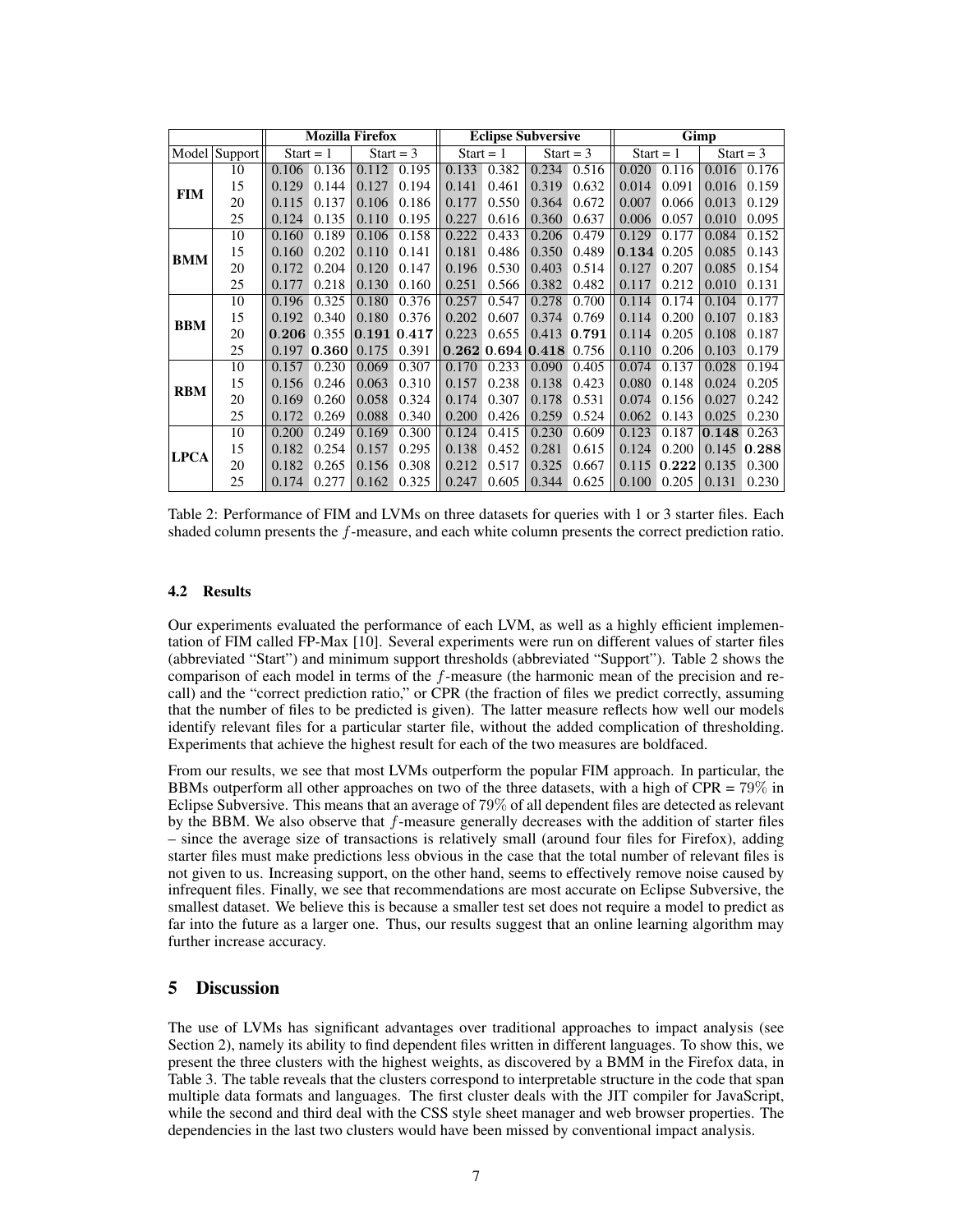| <b>Cluster 1</b>             | Cluster 2                              | Cluster 3                                               |
|------------------------------|----------------------------------------|---------------------------------------------------------|
| is/src/jscntxt.h             | view/src/nsViewManager.cpp             | browser/base/content/browser-context.inc                |
| js/src/jstracer.cpp          | layout/generic/nsHTMLReflowState.cpp   | browser/base/content/browser.js                         |
| js/src/nanojit/Assembler.cpp | layout/reftests/bugs/reftest.list      | browser/base/content/pageinfo/pageInfo.xul              |
| js/src/jsregexp.cpp          | layout/style/nsCSSRuleProcessor.cpp    | browser/locales/en-US/chrome/browser/browser.dtd        |
| js/src/jsapi.cpp             | layout/style/nsCSSStyleSheet.cpp       | toolkit/mozapps/update/src/nsUpdateService.js.in        |
| js/src/jsarray.cpp           | layout/style/nsCSSParser.cpp           | toolkit/mozapps/update/src/updater/updater.cpp          |
| is/src/jsfun.cpp             | layout/base/crashtests/crashtests.list | modules/plugin/base/src/nsNPAPIPluginInstance.h         |
| js/src/jsinterp.cpp          | layout/base/nsBidiPresUtils.cpp        | modules/plugin/base/src/nsPluginHost.cpp                |
| is/src/jsnum.cpp             | layout/base/nsPresShell.cpp            | browser/locales/en-US/chrome/browser/browser.properties |
| js/src/jsobj.cpp             | content/xbl/src/nsBindingManager.cpp   | view/src/nsViewManager.cpp                              |

Table 3: Three of the clusters from Firefox, identified by the BMM. We show the clusters with the largest mixing proportion. Within each cluster, the 10 files with highest membership probabilities are shown; note how these files span multiple data formats and program languages, revealing dependencies that would escape the notice of traditional methods.

LVMs also have important advantages over FIM. Given a set  $S$  of starter files, FIM simply looks at co-occurrence data; it recommends a set of files  $R$  for which the number of transactions that contain both R and S is *frequent*. By contrast, LVMs can exploit higher-order information by discovering the underlying structure of the data. Our results suggest that the ability to leverage such structure leads to better predictions. Admittedly, in terms of computation, LVMs have a larger one-time training cost than the FIM, as we must first train the model or generate and store the Gibbs samples. However, for a single query, the time required to compute recommendations is comparable to that of the FP-Max algorithm we used for FIM.

The results from the previous section also revealed significant differences between the LVMs we considered. In the majority of our experiments, mixture models (with many mixture components) appear to outperform RBMs and logistic PCA. This result suggests that our dataset consists of a large number of transactions with a number of small, highly interrelated files. Modeling such data with a product of experts such as an RBM is difficult as each individual expert has the ability to "veto" a prediction. We tried to resolve this problem by using a sparsity prior on the states of the hidden units y to make the RBMs behave more like a mixture model [23], but in preliminary experiments, we did not find this to improve the performance. Another interesting observation is that the Bayesian treatment of the Bernoulli mixture model generally leads to better predictions than a maximum likelihood approach, as it is less susceptible to overfitting. This advantage is particularly useful in file dependency prediction which requires models with a large number of mixture components to appropriately model data that consists of many small, distinct clusters while having few training instances (i.e., transactions).

# 6 Conclusion

In this paper, we have described a new application of binary matrix completion for predicting file dependencies in software projects. For this application, we investigated the performance of four different LVMs and compared our results to that of the widely used of FIM. Our results indicate that LVMs can significantly outperform FIM by exploiting latent, higher-order structure in the data.

Admittedly, our present study is still limited in scope, and it is very likely that our results can be further improved. For instance, results from the Netflix competition have shown that blending the predictions from various models often leads to better performance [24]. The raw transactions also contain additional information that could be harvested to make more accurate predictions. Such information includes the identity of users who committed transactions to the code base, as well as the text of actual changes to the source code. It remains a grand challenge to incorporate all the available information from development histories into a probabilistic model for predicting which files need to be modified. In future work, we aim to explore discriminative methods for parameter estimation, as well as online algorithms for tracking non-stationary trends in the code base.

### Acknowledgments

LvdM acknowledges support by the Netherlands Organisation for Scientific Research (grant no. 680.50.0908) and by EU-FP7 NoE on Social Signal Processing (SSPNet).